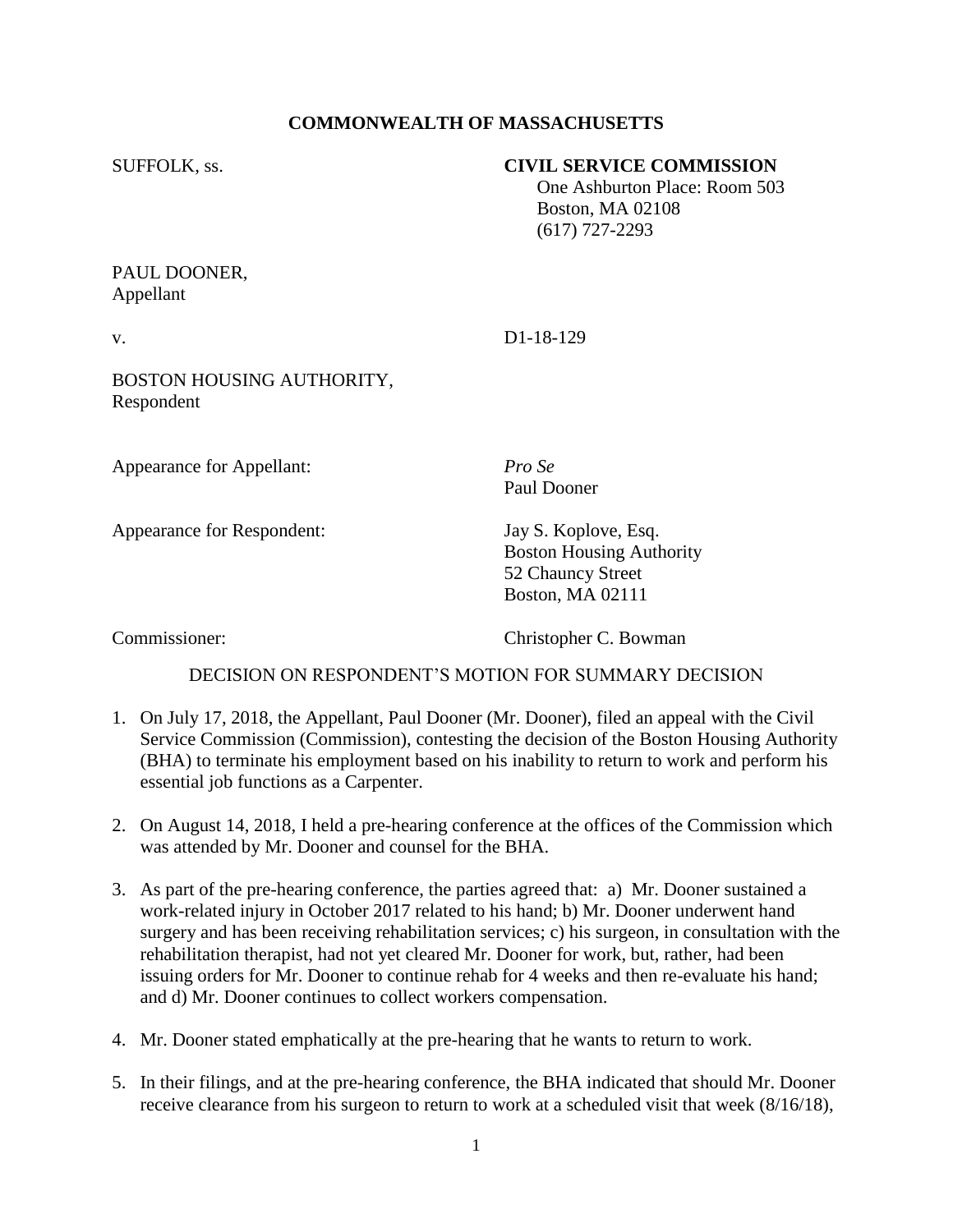the BHA would be willing to return him to his position as carpenter, making this appeal moot.

- 6. Mr. Dooner did not anticipate that his surgeon would clear him to return to work that week.
- 7. As part of the pre-hearing, I discussed with the parties the recent [Appeals Court decision](https://www.mass.gov/files/documents/2018/08/10/mceachen_robert_appeals_081018.pdf) related to: McEachen v. Boston Housing Authority.
- 8. With the hope of allowing the parties to resolve this matter without intervention from the Commission, I advised the parties that the BHA, absent a resolution of this matter, should submit a Motion for Summary Decision in 60 days (as opposed to the customary 30 days) and the Appellant would have 30 days thereafter to file a reply.
- 9. On August 16, 2018, Mr. Dooner's surgeon wrote that Mr. Dooner would remain on "restrictions" and that Mr. Dooner told the surgeon that he " … does not feel he can return to regular duty at this time … [Maximum medical improvement] would be expected at 6 to 12 months post surgery."
- 10. On October 12, 2018, the BHA filed a Motion for Summary Decision. Mr. Dooner did not file a reply.

#### *Standard for Summary Decision*

 The legal standard for deciding whether to grant a motion for summary decision is very similar to the standard that applied in courts on a motion for summary judgment. Under 801 CMR § 1.01 (7) (h), a party may seek a summary disposition when, " a Party is of the opinion there is no genuine issue of fact relating to all or part of a claim or defense and he is entitled to prevail as a matter of law …" Summary decision is appropriate when a party show, via affidavits, documents and/or other written information that there is no genuine issue of fact and that the moving party is entitled to judgment as a matter of law. BHA believes that it will demonstrate the absence of a material issue of fact and that it is entitled to relief in the form of summary decision as a matter of law.

#### *Analysis*

 $\overline{\phantom{a}}$ 

 As recently stated in McEachen v. Boston Housing Authority, 93 Mass.App.Ct. 1122 (2018) (Rule 1:28 Opinion), federal and state laws are clear that if an employee is unable to perform the essential duties of his job, the employer may terminate him.<sup>1</sup>

 Here, the record shows that Mr. Dooner has not recovered from his work-related accident on October 23, 2018 and that his medical provider cannot say when or whether he will return.

<sup>&</sup>lt;sup>1</sup> When and if Mr. Dooner ever does reach a level of maximum medical improvement to a level that enables him to perform the duties of a carpenter, his rights to reinstatement and protection from discrimination are covered under workers' compensation and anti-discrimination law. See G.L.c. 152, §75A & §75B.